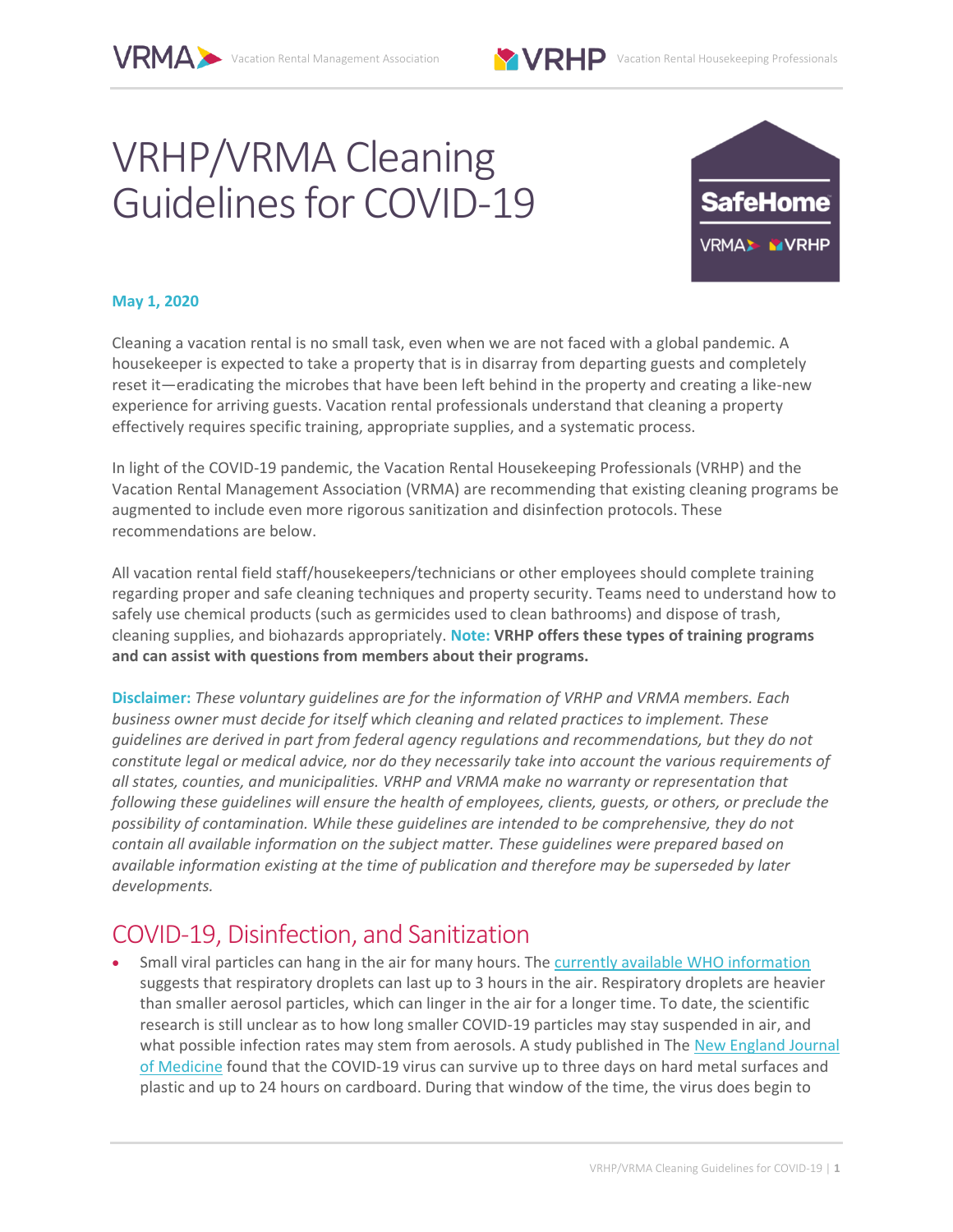

weaken. In light of these findings, VRHP/VRMA recommends that waiting for the majority of airborne droplets to settle (at least 3 hours) is the safest course of action. A timeframe of up to 24 hours between the last exit from a property and next entry is reasonable, if the business needs can accommodate longer wait times.

- VRHP/VRMA strongly emphasizes the importance of ensuring the appropriate use of all personal protective equipment (PPE), including masks, disposable gloves, and, in some cases, splash goggles for any entry into a property, even after the 24-hour waiting period. Splash goggles to cover the eyes and a mask that covers the nose and mouth and creates a good seal against the face should be required for any entry to a property within the 3-hour timeframe for respiratory droplet settling.
- Cleaning is defined by the CDC as "the removal of germs, dirt, and impurities from surfaces. It does not kill germs, but by removing them, it lowers their numbers and the risk of spreading infection."
- Disinfection is a separate step that should come *after* cleaning. If surfaces are dirty, they should be cleaned prior to disinfection.
- Disinfection vs. Sanitization: These two activities are not the same. Sanitizing refers to reducing the number of germs to a safe level by cleaning. Disinfecting refers to killing nearly 100% of germs on surfaces or objects, according to the CDC. It is important to note that when a surface has been disinfected, if there are virus particles in the air, those particles may settle on the newly cleaned surface. This means that the surface is now in a sanitized state, not a disinfected state. This concept holds true, regardless of whether we are talking about the COVID-19 virus or other viruses, bacteria, dust, or other particles. For this reason, VRHP/VRMA recommends being careful with advertising that properties are truly "100% disinfected" and suggests language instead that says that your company is using disinfecting products and/or that properties have been through a disinfection process.
- Properly dispose of gloves and use hand sanitizer when finished and BEFORE entering your vehicle and especially before touching the steering wheel.
- All field staff should continue proper hand washing protocols throughout the day and should avoid touching eyes, nose, or mouth with unwashed hands. The CDC handwashing guidance is at: [https://www.cdc.gov/handwashing/when-how-handwashing.html.](https://www.cdc.gov/handwashing/when-how-handwashing.html)

#### Proper PPE Usage

- All staff (housekeepers, inspectors, maintenance technicians, or anyone else) should wear masks and disposable gloves. It is imperative that all staff are trained in correct mask and glove usage. [\(https://vimeo.com/400609879](https://vimeo.com/400609879) and [https://vimeo.com/400609879\)](https://vimeo.com/400609879)
- Gloves should be changed between properties and also between certain in-property tasks. Hands should be washed as soon as possible after gloves are removed.
- Always wash hands thoroughly, for at least 20 seconds, throughout the day but especially when gloves are removed. According to the CDC, "If soap and water are not available and hands are not visibly dirty, an alcohol-based hand sanitizer that contains at least 60% alcohol may be used. However, if hands are visibly dirty, always wash hands with soap and water."
- Once a mask is moist or wet it is no longer effective and should not be used anymore. For a disposable mask, discard it appropriately. For a cloth mask that can be reused or washed, carefully place it in a zipper bag (such as Ziploc®) to be disinfected later.
- Splash goggles provide the best protection against air movement across the eyes. Splash goggles are different from regular safety glasses in that they provide a seal that protects your eyes from the air and/or liquid.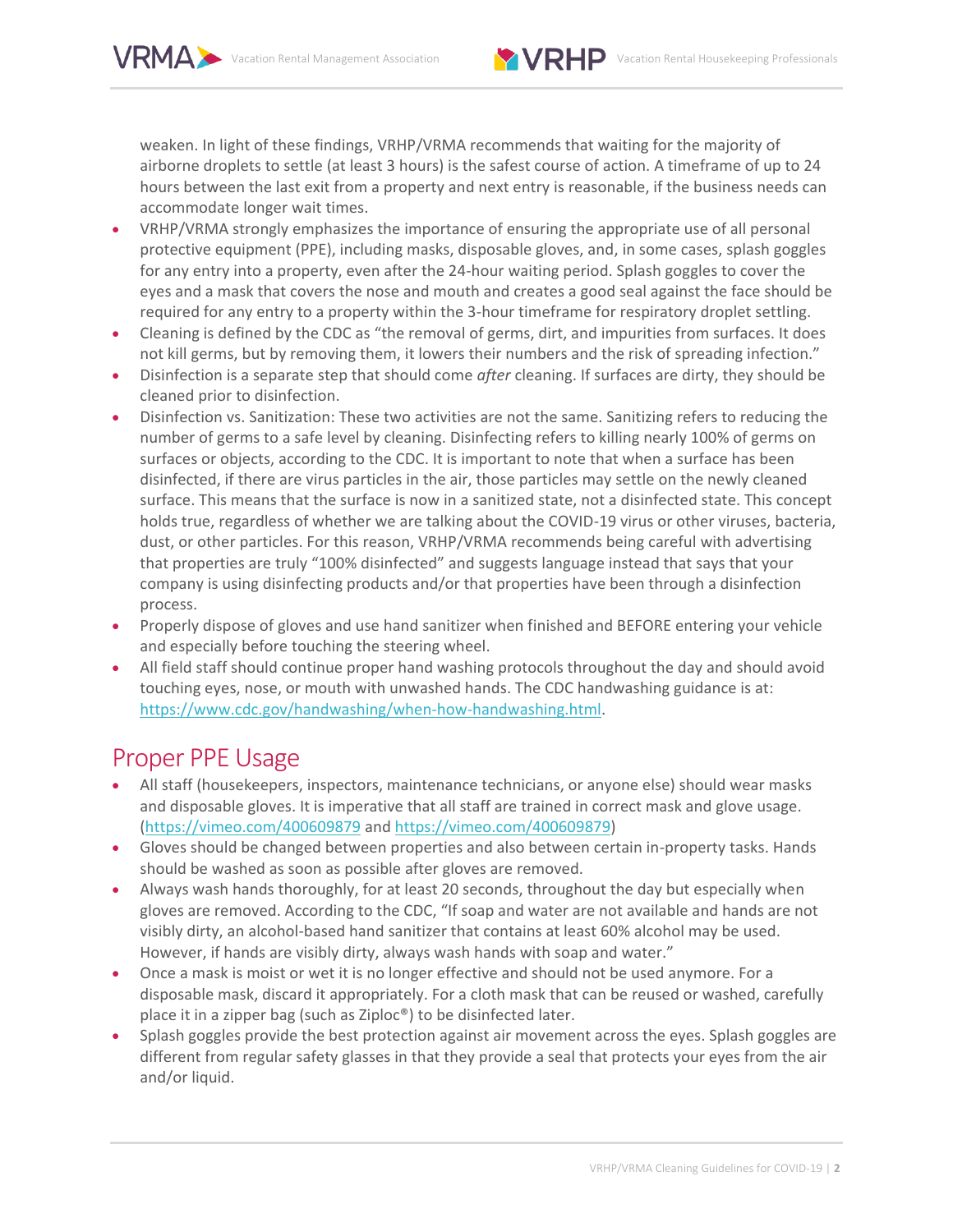

### Products, Cleaning Agents, and Equipment

- The EPA offers a list of products with "Emerging Viral Pathogens AND Human Coronavirus claims for use against SARS-CoV-2." [https://www.epa.gov/pesticide-registration/list-n-disinfectants-use](https://www.epa.gov/pesticide-registration/list-n-disinfectants-use-against-sars-cov-2)[against-sars-cov-2](https://www.epa.gov/pesticide-registration/list-n-disinfectants-use-against-sars-cov-2)
- VRHP/VRMA strongly recommends that you check your existing products against this list and also work with your preferred janitorial product supplier(s) to obtain additional products as needed.
- All disinfecting products require dwell time. Dwell time is the amount of time needed for a product "sit" on the surface and kill the viruses and microbes.
- Use disinfecting products on all major surfaces and pay attention to all high-touch areas, including door knobs (inside and out), lockboxes or electronics lock panels, elevator buttons, stair railings, telephones, light switches, remote controls, arms of chairs, refrigerator door handles, sliding door handles, toilets, faucets and knobs, clothes hangers, touch screens, and play sets/toys, to name a few.

# Cleaning and Inspections

- Extra cleaning time should be allocated to existing turnover timeframes. How much time is a business decision for each company. The two major factors in how much time is needed are:
	- The amount of time required to sanitize/disinfect high-touch areas that may not have previously been rigorously cleaned on every turn.
	- Allowing a certain amount of time for the nebulized virus particles to settle out of the air.
- As per the most recent guidance, it can take up to 3 hours for larger COVID-19 particles to fully settle to the ground. Waiting longer is likely the safest course of action and 24 hours between the last exit and next entry is reasonable.
	- If the business need requires entry to a property sooner (e.g., in the case of a same-day turn), VRHP/VRMA strongly advises that that staff strictly and judiciously follow all PPE best practices (wearing mask, gloves, and/or other protective gear such as splash goggles) and follow all cleaning and disinfecting best practices to ensure safety.
- As part of the guest departure duties, if guests can be asked to turn on all ceiling fans and/or HVAC fans, that would be ideal. When the cleaner or inspector arrives, they can open a few windows to air property out if fan use is not possible. Make sure windows are closed when staff leave the property.
- If a large property requires more than one cleaner or other staff member to be present, staff must ensure that proper social distancing protocols are followed (by remaining at least 6' apart at all times and wearing masks and gloves).
- As per the guidelines above, a guest would ideally check into a property 18-24 hours after the property has been inspected (post-cleaning). Remote check-ins, where guests go directly to their properties and not into a vacation rental office, is preferable. Each business will have to plan for what can reasonably be accomplished.
- Note that these additional cleaning and wait times may make it impossible to allow early check-ins or late check-outs. How to handle those requests is an individual business decision.

# Soft Surfaces and Upholstery

 To date, there is limited information regarding how long the COVID-19 virus can live on fabric or other soft surfaces.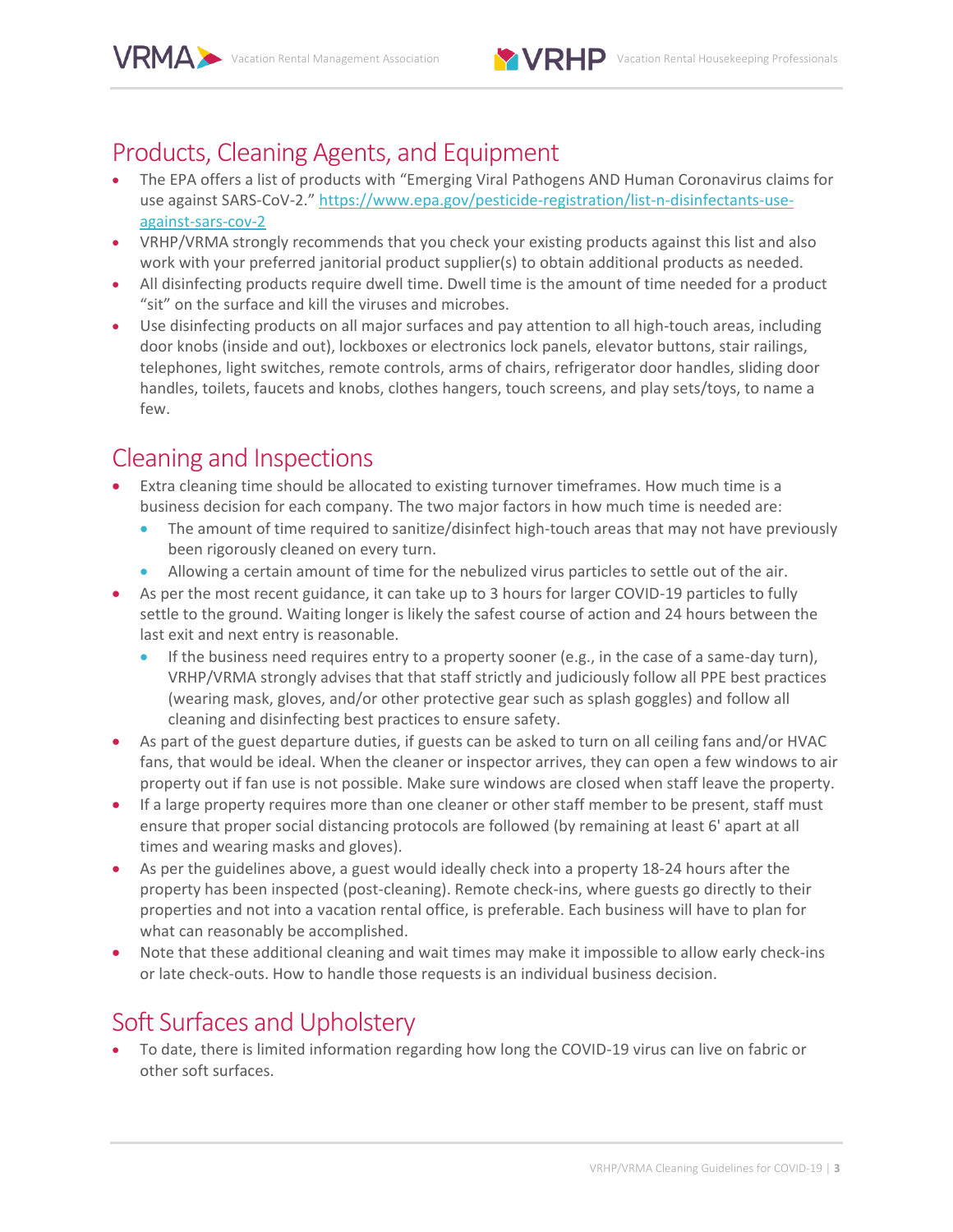

- Most soft surfaces (such as upholstery) can only be sanitized.
- Using a pressurized pump sprayer to distribute a sanitizing product across all soft surfaces is best. Be sure to know the limitations of your product and that it is safe to use on the soft goods in the property.

#### Linens and Bedding

- Linens and bedding should not be shaken, so as not to disperse viral particulates into the air.
- There are multiple ways that dirty linen can be removed from the property and placed in a vehicle. A few ways that VRHP/VRMA recommends are:
	- Dirty linens can be placed into a dissolvable laundry bag. The dissolvable bag can then be tied closed and placed inside your regular linen bag or large plastic trash or contractor bag. Once at the laundry, the dissolvable bag can be removed from the regular plastic bag and placed directly in the washing machine. The regular trash bag can be recycled.
	- Linens could be placed in a plastic trash or contractor bag, and then that bag can then be tied closed and placed inside your regular linen bag.
	- Linens could be placed in your regular linen bag, closed, and then encased in a plastic trash or contractor bag.
	- A disinfecting product that is approved for soft surfaces and fabrics may be applied to bagged dirty linens, if desired.
- The housekeeper should remove gloves (safely, as per guidelines) after removing the dirty linen and securing them in bags. Hand sanitizer should be applied and fresh gloves put on before putting the clean linen on the bed.
- Ensure that all pillows have pillow protectors on them and the mattress has a mattress pad covering it. These items could be changed as often as needed or as seems reasonable.
- There are different ways to handle blankets, comforters, or other top-layer bedding.
	- Blankets/comforters should ideally be removed for laundering and replaced with a freshly washed item.
	- Blankets/comforters could also be triple sheeted with freshly laundered sheets.
	- Blankets/comforters could also be covered with a freshly washed duvet cover as an alternative.
- Linens and bedding should be professionally laundered, at the correct temperatures and with the correct chemical chemistry for proper cleaning and sanitization. If you only have the option to launder in the property, extra time will be required as a longer dry time at the highest setting the linen will allow is required. Be aware, fabrics that require a low temperature are not going to be sanitized.

# Trash Removal

- For both in-property trash gathering or outside trash in container collection and removal:
	- Gloves and masks should be worn at all times.
	- When picking up trash one should always be aware of sharps and jagged pieces of glass or metal that could cut the individual as they are carrying the bag.
	- One should never use their hand to push "compact" the trash bags in the trash bin so more bags can be added. This should always be done with an engineering device such as a stick, shovel, rake, etc.
	- Use a disinfecting product on the trash barrel or bin and place a fresh liner or bag inside.